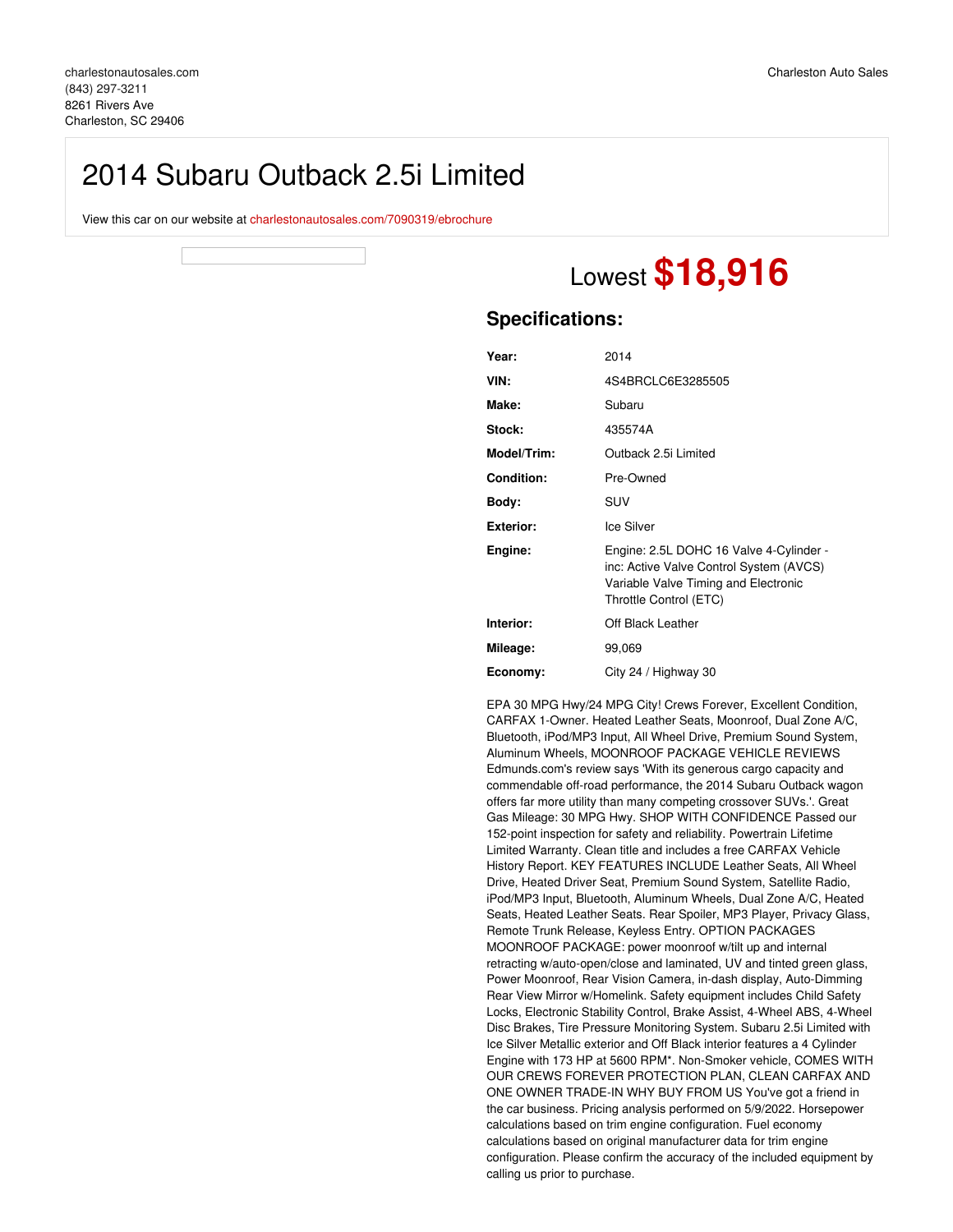#### 2014 Subaru Outback 2.5i Limited Charleston Auto Sales - (843) 297-3211 - View this car on our website a[tcharlestonautosales.com/7090319/ebrochure](https://charlestonautosales.com/vehicle/7090319/2014-subaru-outback-2-5i-limited-charleston-sc-29406/7090319/ebrochure)



2014 Subaru Outback 2.5i Limited Charleston Auto Sales - (843) 297-3211 - View this car on our website a[tcharlestonautosales.com/7090319/ebrochure](https://charlestonautosales.com/vehicle/7090319/2014-subaru-outback-2-5i-limited-charleston-sc-29406/7090319/ebrochure)

## **Installed Options**

#### **Interior**

- Heated Front Bucket Seats -inc: 10-way power drivers seat w/power lumbar support, 4-way power front passenger seat and passenger front seat back pocket
- Driver Seat- Passenger Seat
- 65-35 Folding Bench Front Facing Manual Reclining Fold Forward Seatback Rear Seat
- Manual Tilt/Telescoping Steering Column
- Gauges -inc: Speedometer, Odometer, Engine Coolant Temp, Tachometer, Trip Odometer and Trip Computer
- Power Rear Windows and Fixed 3rd Row Windows- Leather/Metal-Look Steering Wheel
- Front Cupholder- Rear Cupholder- Valet Function
- Remote Keyless Entry w/Integrated Key Transmitter, 2 Door Curb/Courtesy, Illuminated Entry, Illuminated Ignition Switch and Panic Button
- Remote Releases -Inc: Power Cargo Access and Mechanical Fuel
- Cruise Control w/Steering Wheel Controls- Dual Zone Front Automatic Air Conditioning
- HVAC -inc: Underseat Ducts and Console Ducts Illuminated Locking Glove Box
- Driver Foot Rest
- Interior Trim -inc: Simulated Wood/Metal-Look Instrument Panel Insert, Simulated Wood Door Panel Insert, Metal-Look Console Insert and Chrome Interior Accents
- Full Cloth Headliner- Leatherette Door Trim Insert
- Leather/Simulated Wood Gear Shifter Material- Perforated Leather-Trimmed Upholstery
- Day-Night Rearview Mirror
- Driver And Passenger Visor Vanity Mirrors w/Driver And Passenger Illumination, Driver And Passenger Auxiliary Mirror
- Full Floor Console w/Covered Storage, Mini Overhead Console w/Storage and 3 12V DC Power Outlets
- Front Map Lights- Fade-To-Off Interior Lighting
- Full Carpet Floor Covering -inc: Carpet Front And Rear Floor Mats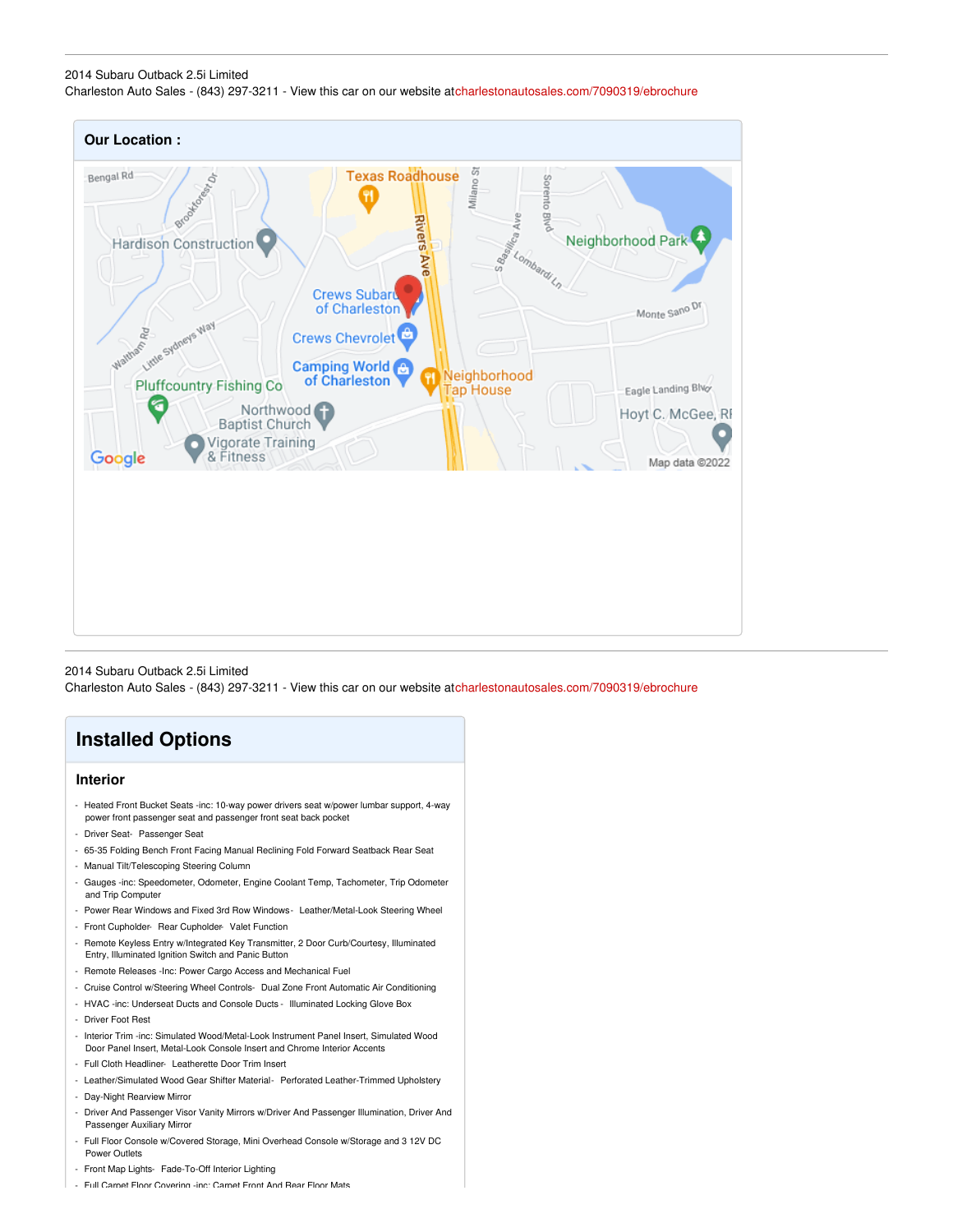- Full Carpet Floor Covering -inc: Carpet Front And Rear Floor Mats
- Carpet Floor Trim and Vinyl/Rubber Mat- Cargo Area Concealed Storage
- Roll-Up Cargo Cover- Cargo Space Lights- FOB Controls -inc: Cargo Access
- Instrument Panel Covered Bin, Driver / Passenger And Rear Door Bins
- Power 1st Row Windows w/Driver 1-Touch Up/Down Power Door Locks- Trip Computer
- Outside Temp Gauge- Analog Appearance
- Manual Anti-Whiplash Adjustable Front Head Restraints and Manual Adjustable Rear Head **Restraints**
- Front Center Armrest w/Storage and Rear Center Armrest- Perimeter Alarm
- Engine Immobilizer- 3 12V DC Power Outlets- Air Filtration

#### **Exterior**

- Wheels: 17" x 7.0" Aluminum Alloy w/Machine Finish -inc: Silver, center caps
- Tires: P225/60R17 98T AS- Steel Spare Wheel
- Compact Spare Tire Mounted Inside Under Cargo- Clearcoat Paint
- Body-Colored Front Bumper w/Black Rub Strip/Fascia Accent
- Body-Colored Rear Bumper w/Black Rub Strip/Fascia Accent- Black Bodyside Cladding
- Chrome Side Windows Trim- Body-Colored Door Handles
- Body-Colored Power Heated Side Mirrors w/Manual Folding
- Fixed Rear Window w/Fixed Interval Wiper, Heated Wiper Park and Defroster
- Deep Tinted Glass- Variable Intermittent Wipers w/Heated Wiper Park
- Front Windshield -inc: Sun Visor Strip- Fully Galvanized Steel Panels- Lip Spoiler
- Grille w/Chrome Bar- Liftgate Rear Cargo Access
- Tailgate/Rear Door Lock Included w/Power Door Locks Roof Rack
- Auto On/Off Projector Beam Halogen Daytime Running Headlamps Front Fog Lamps

#### **Safety**

- Heated Front Bucket Seats -inc: 10-way power drivers seat w/power lumbar support, 4-way power front passenger seat and passenger front seat back pocket
- Driver Seat- Passenger Seat
- 65-35 Folding Bench Front Facing Manual Reclining Fold Forward Seatback Rear Seat
- Manual Tilt/Telescoping Steering Column
- Gauges -inc: Speedometer, Odometer, Engine Coolant Temp, Tachometer, Trip Odometer and Trip Computer
- Power Rear Windows and Fixed 3rd Row Windows- Leather/Metal-Look Steering Wheel
- Front Cupholder- Rear Cupholder- Valet Function
- Remote Keyless Entry w/Integrated Key Transmitter, 2 Door Curb/Courtesy, Illuminated Entry, Illuminated Ignition Switch and Panic Button
- Remote Releases -Inc: Power Cargo Access and Mechanical Fuel
- Cruise Control w/Steering Wheel Controls- Dual Zone Front Automatic Air Conditioning
- HVAC -inc: Underseat Ducts and Console Ducts Illuminated Locking Glove Box
- Driver Foot Rest
- Interior Trim -inc: Simulated Wood/Metal-Look Instrument Panel Insert, Simulated Wood Door Panel Insert, Metal-Look Console Insert and Chrome Interior Accents
- Full Cloth Headliner- Leatherette Door Trim Insert
- Leather/Simulated Wood Gear Shifter Material- Perforated Leather-Trimmed Upholstery
- Day-Night Rearview Mirror
- Driver And Passenger Visor Vanity Mirrors w/Driver And Passenger Illumination, Driver And Passenger Auxiliary Mirror
- Full Floor Console w/Covered Storage, Mini Overhead Console w/Storage and 3 12V DC Power Outlets
- Front Map Lights- Fade-To-Off Interior Lighting
- Full Carpet Floor Covering -inc: Carpet Front And Rear Floor Mats
- Carpet Floor Trim and Vinyl/Rubber Mat- Cargo Area Concealed Storage
- Roll-Up Cargo Cover- Cargo Space Lights- FOB Controls -inc: Cargo Access
- Instrument Panel Covered Bin, Driver / Passenger And Rear Door Bins
- Power 1st Row Windows w/Driver 1-Touch Up/Down Power Door Locks- Trip Computer
- Outside Temp Gauge- Analog Appearance
- Manual Anti-Whiplash Adjustable Front Head Restraints and Manual Adjustable Rear Head **Restraints**
- Front Center Armrest w/Storage and Rear Center Armrest- Perimeter Alarm
- Engine Immobilizer- 3 12V DC Power Outlets- Air Filtration

#### **Mechanical**

- Engine: 2.5L DOHC 16 Valve 4-Cylinder -inc: Active Valve Control System (AVCS) Variable Valve Timing and Electronic Throttle Control (ETC)
- Transmission: Lineartronic Continuously Variable -inc: 6-speed manual shift mode
- 3.9 Axle Ratio- GVWR: 4,585 lbs- Steering-Wheel Paddle-Shift Control Switches
- Full-Time All-Wheel- 490CCA Maintenance-Free Battery w/Run Down Protection
- 110 Amp Alternator- Gas-Pressurized Shock Absorbers- Front And Rear Anti-Roll Bars
- Hydraulic Power-Assist Speed-Sensing Steering- 18.5 Gal. Fuel Tank
- Single Stainless Steel Exhaust- Permanent Locking Hubs